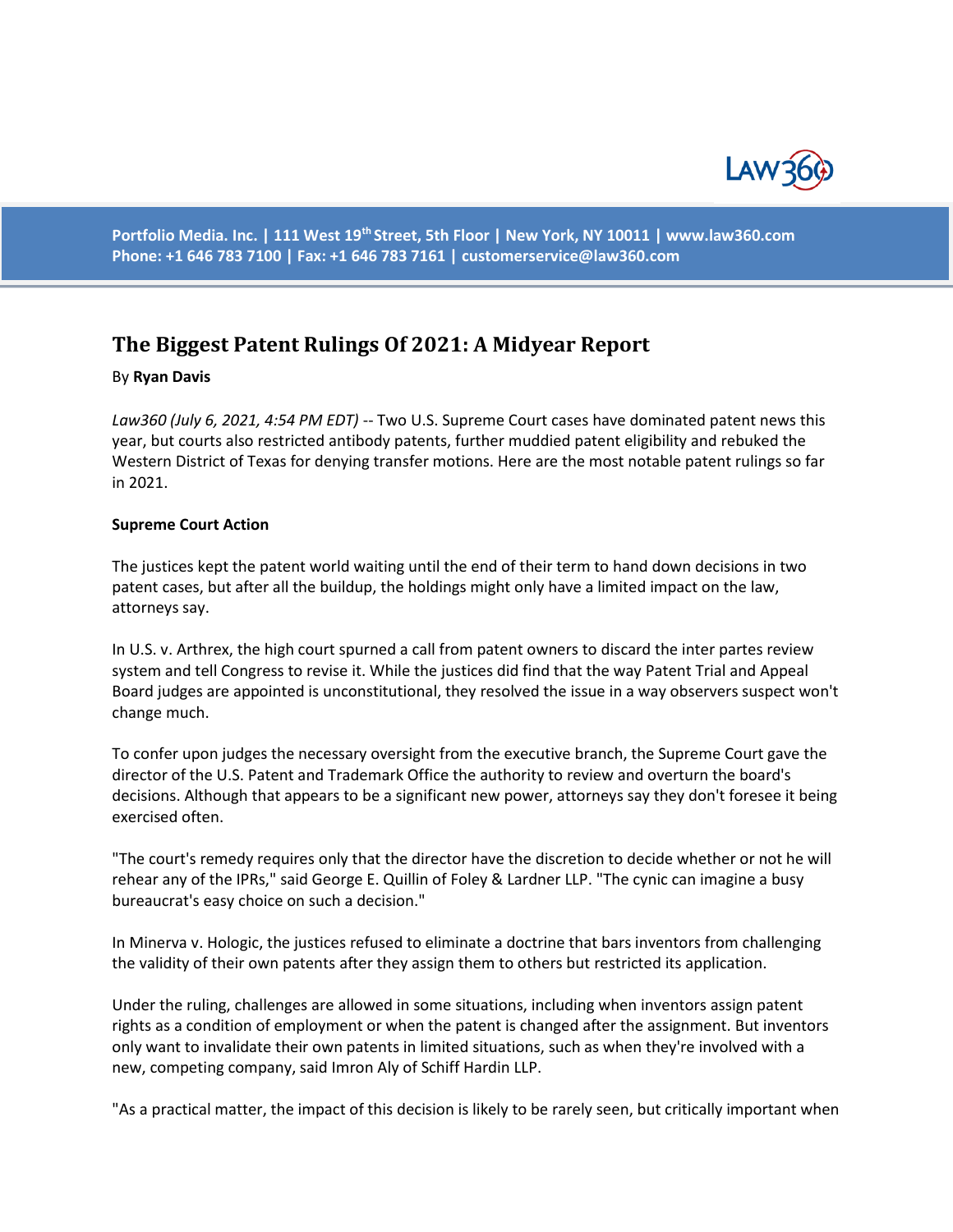it does happen," he said.

### **Amgen Inc. v. Sanofi**

In a February ruling, the Federal Circuit held that broad patent claims for antibodies, which are frequently obtained by drugmakers, will often not meet the requirements for patenting, putting many lucrative patents in limbo.

In a case involving Amgen's cholesterol drug Repatha, the appeals court held that with rare exceptions, defining antibody patents based on what the antibodies bind to doesn't enable others to use the invention, as required by patent law.

Such functional claims, which describe an invention in terms of what it does rather than what it is, have long been disfavored under the law. But they are common in the pharmaceutical industry and those now in effect may be at risk under the ruling.

"I think it's going to be difficult for parties with these functional claims to really rely heavily on them," said Brian Nolan of Mayer Brown LLP.

Mark Remus of Brinks Gilson & Lione said the ruling made clear that pharmaceutical inventions are subject to the same requirements as all other patents, and the court "is not going to create a different set of rules for different technologies."

The full court **rejected** Amgen's petition for en banc review in June. The three judges on the original panel wrote separately to criticize what it called the company's "sky is falling" claim that the ruling will "devastate" the drug industry, declaring that "enablement is part of our law, and for good reason."

### **Yu v. Apple Inc.**

The Federal Circuit stirred alarm among observers with this June ruling that seemingly expanded the reach of the Supreme Court's 2014 Alice v. CLS Bank ruling on patent eligibility to more technologies.

In Alice, the justices held that abstract ideas implemented using a computer are not patent-eligible. Scores of patents have since been invalidated under that reasoning, but most of them have been software-related. The invalidation of Yu's patent on a type of digital camera therefore raised eyebrows.

The holding that the patent covers only the abstract idea of enhancing photographs appears to potentially herald that Alice can threaten considerably more patents than many had envisioned.

"To suggest that something that is a tangible object like a camera is now an abstract idea that is no longer patentable, I think it's causing some people concerns and getting far beyond whatever Alice ever contemplated," Remus said.

He noted that the Supreme Court is now considering another patent eligibility case, which challenges the invalidation of a car driveshaft patent. If the justices are concerned about the ramifications of that case and the Yu decision, they might be inspired to delve into the issue, he said.

### **PerDiemCo LLC v. Trimble Inc.**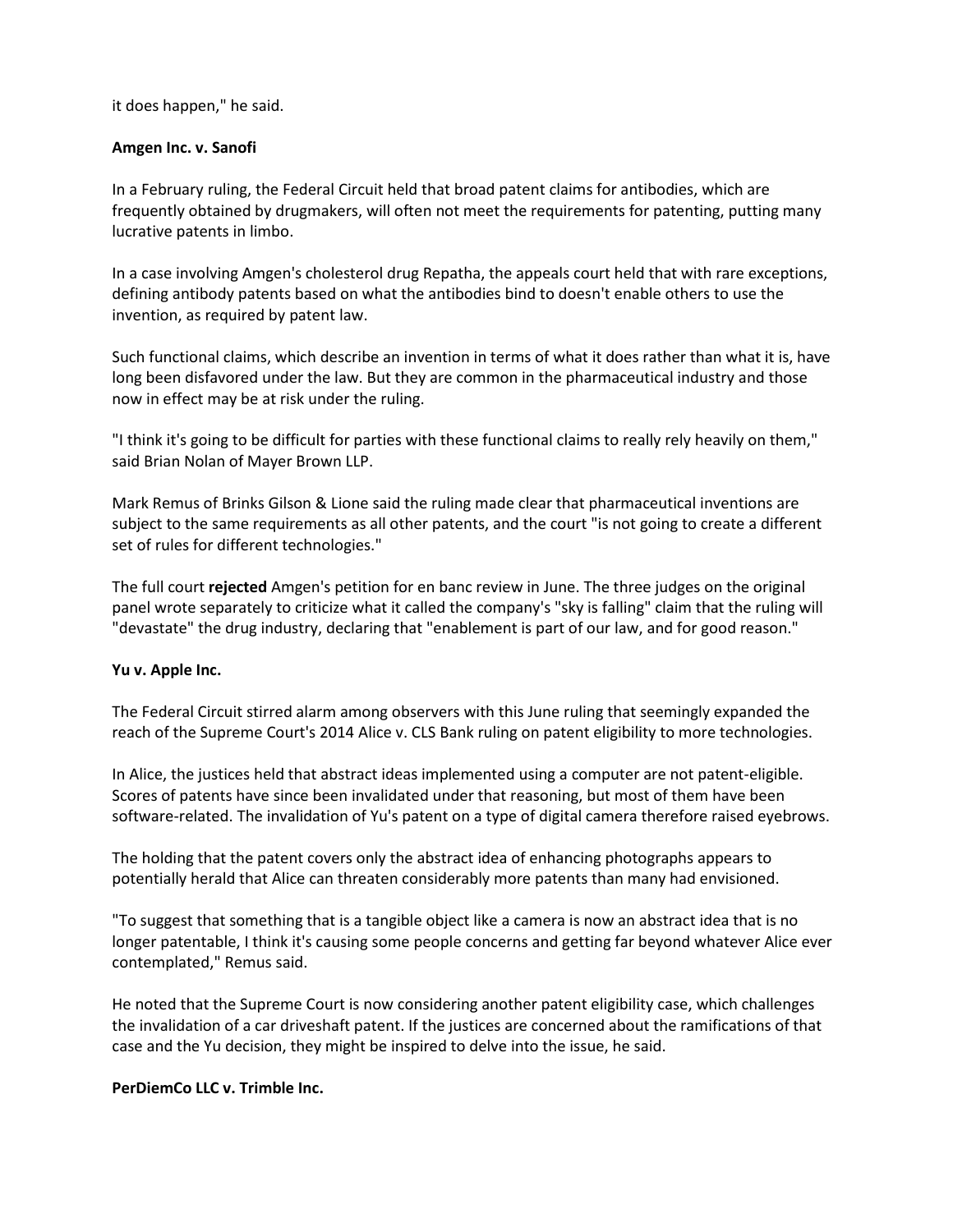The Federal Circuit potentially made it easier in May for recipients of patent licensing demand letters to file suit for declaratory judgment in a venue they see as favorable, which observers say may prompt patent owners to forgo sending letters in order to retain the ability to sue in their preferred district.

The appeals court held that despite a 1998 decision that simply notifying someone of suspected infringement doesn't give rise to declaratory judgment jurisdiction, the extensive communications from patent owner PerDiemCo gave the recipient, Trimble, the ability to file suit seeking a ruling that it doesn't infringe.

"The result of this is going to be that [patent owners] will start filing the lawsuit first, and then sending the demand letter, if they care about jurisdiction," said Fabio Marino of Polsinelli PC.

PerDiemCo cited that possibility in its rehearing petition, which was denied in late June, saying the additional suits engendered by the ruling will "waste the time and resources of litigants and the judiciary alike."

## **All Eyes on Albright**

Western District of Texas Judge Alan Albright's courtroom is home to 25% of all patent cases filed in America in 2021, and after the Federal Circuit criticized his reluctance to transfer them elsewhere this year, it appears to have become slightly easier for accused infringers to escape from Waco.

In February, the Federal Circuit dinged Judge Albright for sitting on a transfer motion by SK Hynix for eight months, calling it an "egregious delay" and showing "blatant disregard for precedent." In April, the circuit criticized his "clearly flawed" decision not to transfer another case.

The following month, the judge issued a standing order pledging to rule on transfer motions "promptly," and in some instances he has granted transfers, which "definitely seems to be him listening to what the Federal Circuit has been saying," said Emma Frank of Wolf Greenfield & Sacks PC.

Harper Batts of Sheppard Mullin Richter & Hampton LLP said that following the Federal Circuit's rulings, "there's certainly been a significant shift at least in Judge Albright's transfer patterns, because he was denying every single motion to transfer that I could ever see," but he has recently "shown more of a willingness to transfer depending on the specific facts of a case."

### **Mylan Laboratories Ltd. v. Janssen Pharmaceuticals NV**

The PTAB's policy of refusing to review patents when a trial is looming in district court has angered tech companies and other accused infringers, but a March ruling indicates the Federal Circuit all but foreclosed appellate review of the practice.

The appeals court said that since direct appeals of decisions not to review a patent are not permitted by the America Invents Act, the only avenue is a mandamus petition, but "it is difficult to imagine" an argument that would be successful.

With the bar set that high, "I just think that this almost shuts the door to petitioner appeals on denials of institution," said Kenneth Weatherwax of Lowenstein & Weatherwax LLP.

But according to Stuart Duncan Smith of Wolf Greenfield, it's notable that the court didn't completely